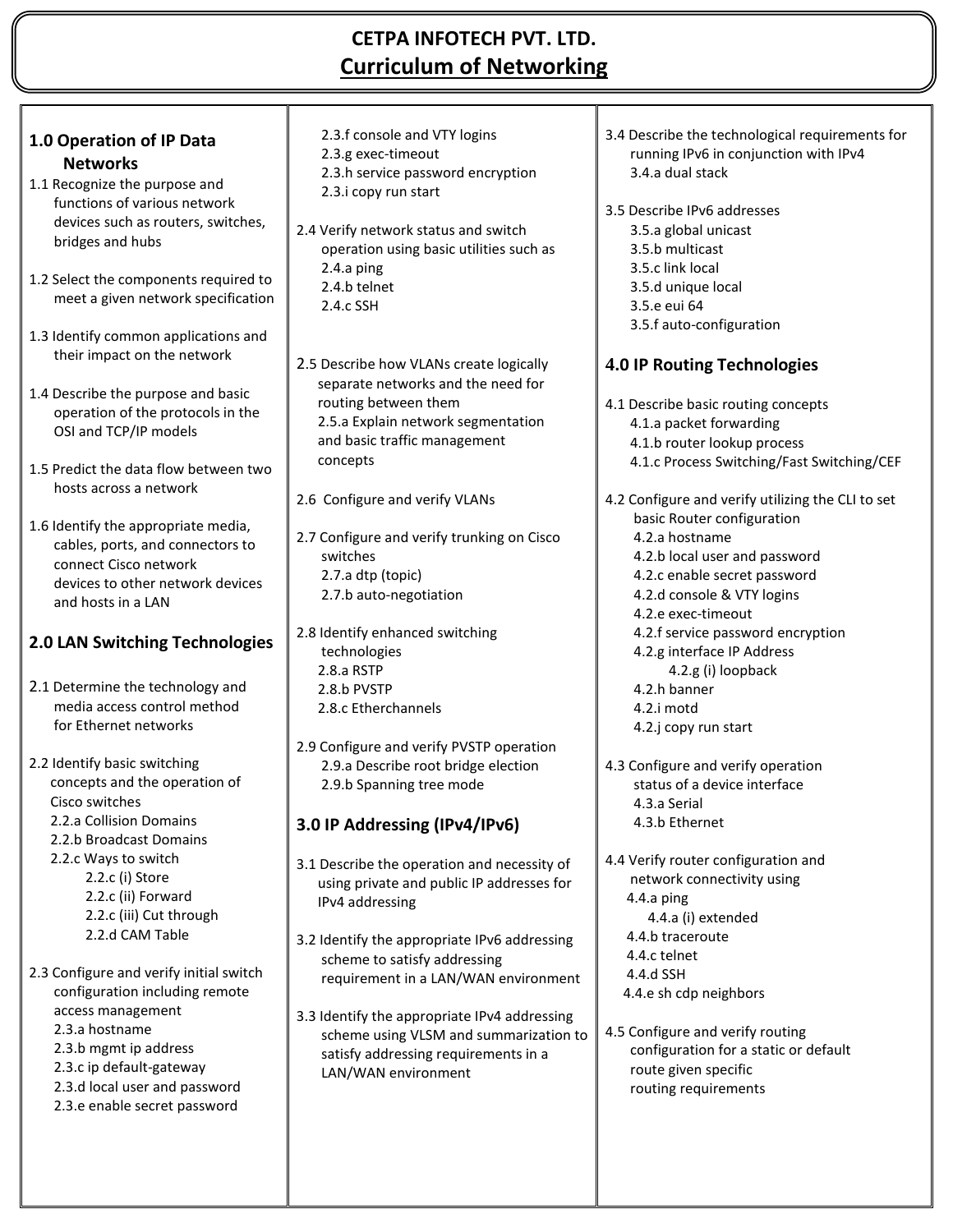| 4.6 Differentiate methods of routing  | 5.3 Configure and verify ACLs in a            | 6.3 Configure and verify ACLs to filter network   |
|---------------------------------------|-----------------------------------------------|---------------------------------------------------|
| and routing protocols                 | network environment                           | traffic                                           |
| 4.6.a Static vs. dynamic              | 5.3.a named                                   |                                                   |
| 4.6.b Link state vs. distance vector  | 5.3.b numbered                                | 6.4 Configure and verify ACLs to limit telnet and |
| 4.6.c next hop                        | 5.3.c Log option                              | SSH access to the router                          |
| 4.6.d ip routing table                |                                               |                                                   |
| 4.6.e Passive Interfaces              | 5.4 Identify the basic operation of NAT       | 7.0 Troubleshooting                               |
| (how they work)                       | 5.4.a purpose                                 |                                                   |
| 4.6.f Admin distance                  | 5.4.b pool                                    | 7.1 Troubleshoot and correct common problems      |
| 4.6.g split horizon                   |                                               | associated with IP addressing and host            |
| 4.6.h metric                          | 5.4.c static                                  |                                                   |
|                                       | 5.4.d 1 to 1                                  | configurations                                    |
|                                       | 5.4.e overloading                             | 7.2 Troubleshoot and resolve VLAN problems        |
| 4.7 Configure and verify OSPF         | 5.4.f source addressing                       | 7.2.a Identify that VLANs are configured          |
| 4.7.a Benefit of single area          | 5.4.g one way NAT                             | 7.2.b Verify port membership correct              |
| 4.7.b Configure OSPv2                 |                                               | 7.2.c Correct IP address configured               |
| 4.7.c Configure OSPv3                 | 5.5 Configure and verify NAT for given        |                                                   |
| 4.7.d Router ID                       | network requirements                          | 7.3 Troubleshoot and resolve trunking problems    |
| 4.7.e Passive Interface               |                                               | on Cisco switches                                 |
| 4.7.f Discuss multi-area OSPF         | 5.6 Configure and verify NTP as a client      | 7.3.a Verify correct trunk states                 |
| 4.7.g Understand LSA types and        |                                               | 7.3.b Verify correct encapsulation configured     |
| purpose                               | 5.7 Recognize High availability (FHRP)        | 7.3.c Correct VLANs allowed                       |
|                                       | 5.7.a VRRP                                    |                                                   |
|                                       | 5.7.b HSRP                                    | 7.4 Troubleshoot and resolve ACL issues           |
| 4.8 Configure and verify interVLAN    | 5.7.c GLBP                                    | 7.4.a Verify statistics                           |
| routing (Router on a stick)           |                                               | 7.4.b Verify permitted networks                   |
| 4.8.a sub interfaces                  | 5.8 Configure and verify syslog               | 7.4.c Verify direction                            |
| 4.8.b upstream routing                |                                               | 7.4.c (i) Interface                               |
| 4.8.c encapsulation                   | 5.8.a Utilize syslog output                   |                                                   |
|                                       | 5.9 Describe SNMP v2 and v3.                  |                                                   |
|                                       |                                               | 7.5 Troubleshoot and resolve Layer 1              |
| 4.9 Configure SVI interfaces          | <b>6.0 Network Device Security</b>            | problems                                          |
|                                       |                                               | 7.5.a Framing                                     |
| 4.10 Manage Cisco IOS Files           | 6.1 Configure and verify network device       | 7.5.b CRC                                         |
| 4.10.a Boot Preferences               | security                                      | 7.5.c Runts                                       |
| 4.10.b Cisco IOS Images (15)          | features                                      | 7.5.d Giants                                      |
| 4.10.c Licensing                      | 6.1.a Device password security                | 7.5.e Dropped packets                             |
| 4.10.c (i) Show license               | 6.1.b Enable secret vs. enable                | 7.5.f Late collisions                             |
| 4.10.c (ii) Change license            | 6.1.c Transport                               | 7.5.g Input/output errors                         |
|                                       | 6.1.c.1 disable telnet                        |                                                   |
| 4.11 Configure and verify EIGRP       | 6.1.c.2 SSH                                   | 7.6 Identify and correct common                   |
| (single AS)                           | 6.1.d VTYs                                    | network problems                                  |
| 4.11.a Feasible Distance/Feasible     | 6.1.e physical security                       |                                                   |
| Successors/Administrative             |                                               | 7.7 Troubleshoot and resolve spanning             |
| distance                              | 6.1.f service password                        | tree operation issues                             |
| 4.11.b Feasibility condition          | 6.1.g Describe external authentication        | 7.7.a Verify root switch                          |
|                                       | methods                                       |                                                   |
| 4.11.c Metric composition             |                                               | 7.7.b Verify priority                             |
| 4.11.d Router ID                      | 6.2 Configure and verify Switch Port Security | 7.7.c Verify mode is correct                      |
| 4.11.e Auto summary                   | 6.2.a Sticky MAC                              | 7.7.d Verify port states                          |
| 4.11.f Path Selection                 | 6.2.b MAC address limitation                  |                                                   |
| 4.11.g Load Balancing                 | 6.2.c static/dynamic                          | 7.8 Troubleshoot and resolve routing              |
| 4.11.g (i) Unequal                    | 6.2.d violation modes                         | issues                                            |
| 4.11.g (ii) Equal                     | 6.2.d (i) err disable                         | 7.8.a Verify routing is enabled                   |
|                                       | 6.2.d (ii) shutdown                           | (ship protocols)                                  |
| 5.2 Describe the types, features, and | 6.2.d (iii) protect restrict                  | 7.8.b Verify routing table is correct             |
| applications of ACLs                  | 6.2.e Shutdown unused ports                   | 7.8.c Verify correct path selection               |
| 5.2.a standard (editing and           | 6.2.f err disable recovery                    |                                                   |
| sequence numbers)                     | 6.2.g Assign unused ports in unused           |                                                   |
| 5.2.b extended                        | <b>VLANs</b>                                  |                                                   |
| 5.2.c named                           |                                               |                                                   |
| 5.2.d numbered                        | 6.2.h Putting Native VLAN to other than       |                                                   |
| 5.2.e Log option                      | VLAN 1                                        |                                                   |
|                                       |                                               |                                                   |